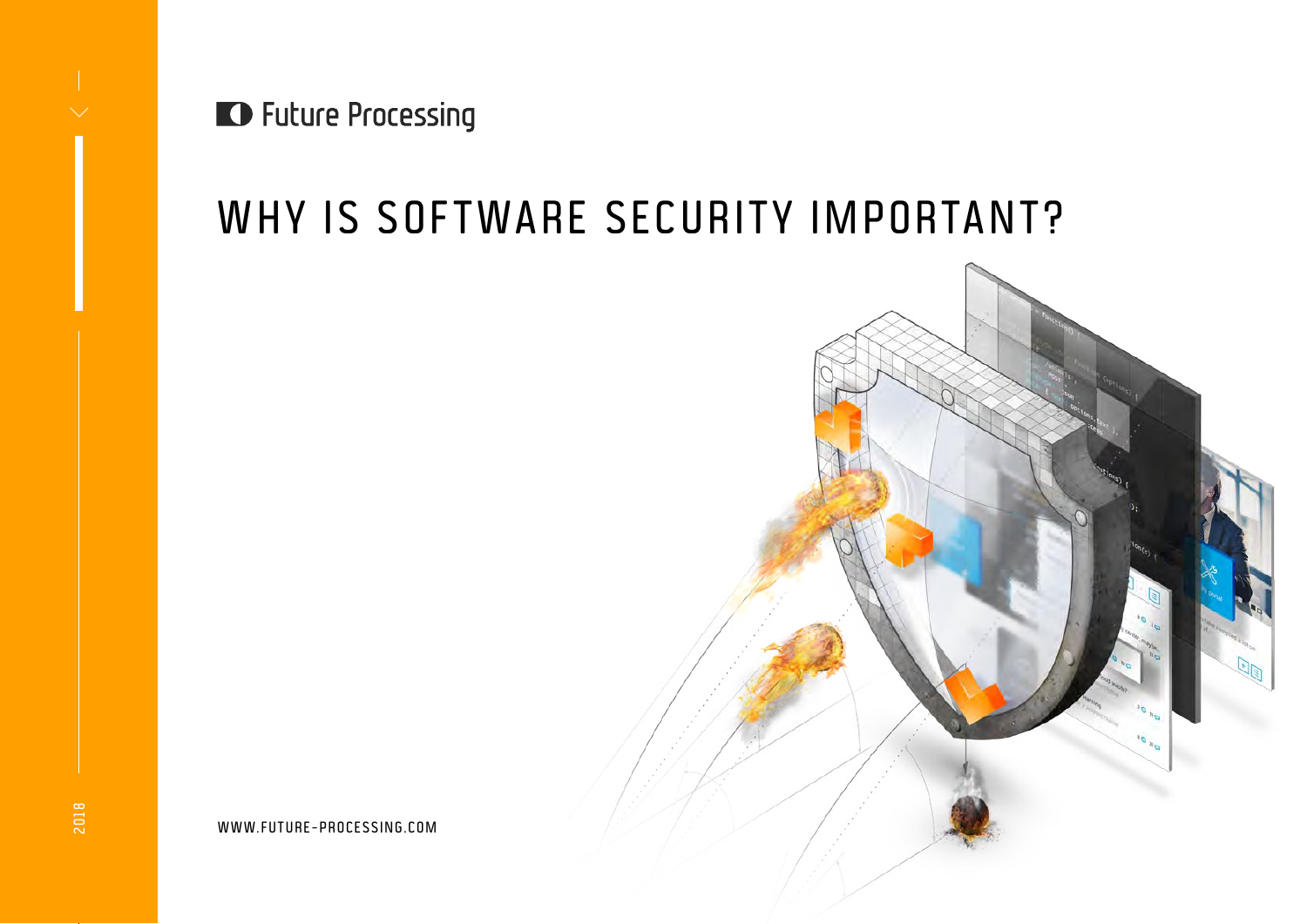## CONTENTS

| PART OF COMPANY CULTURE                                                         |  |
|---------------------------------------------------------------------------------|--|
| 3. MICROSOFT SECURE DEVELOPMENT LIFECYCLE - 5                                   |  |
| 4. BETTER ROI- 7                                                                |  |
|                                                                                 |  |
| 6. DEVSECOPS - BUZZWORD OR NECESSITY? --------------- 9                         |  |
| 7. MEASURING AND ENFORCING SECURITY - 10<br>REQUIREMENTS IS PART OF THE PROCESS |  |
| 8. SECURITY AND COMPLIANCE SHOULD BE ALIGNED -- 12                              |  |
| 9. ABOUT FUTURE PROCESSING - 23                                                 |  |

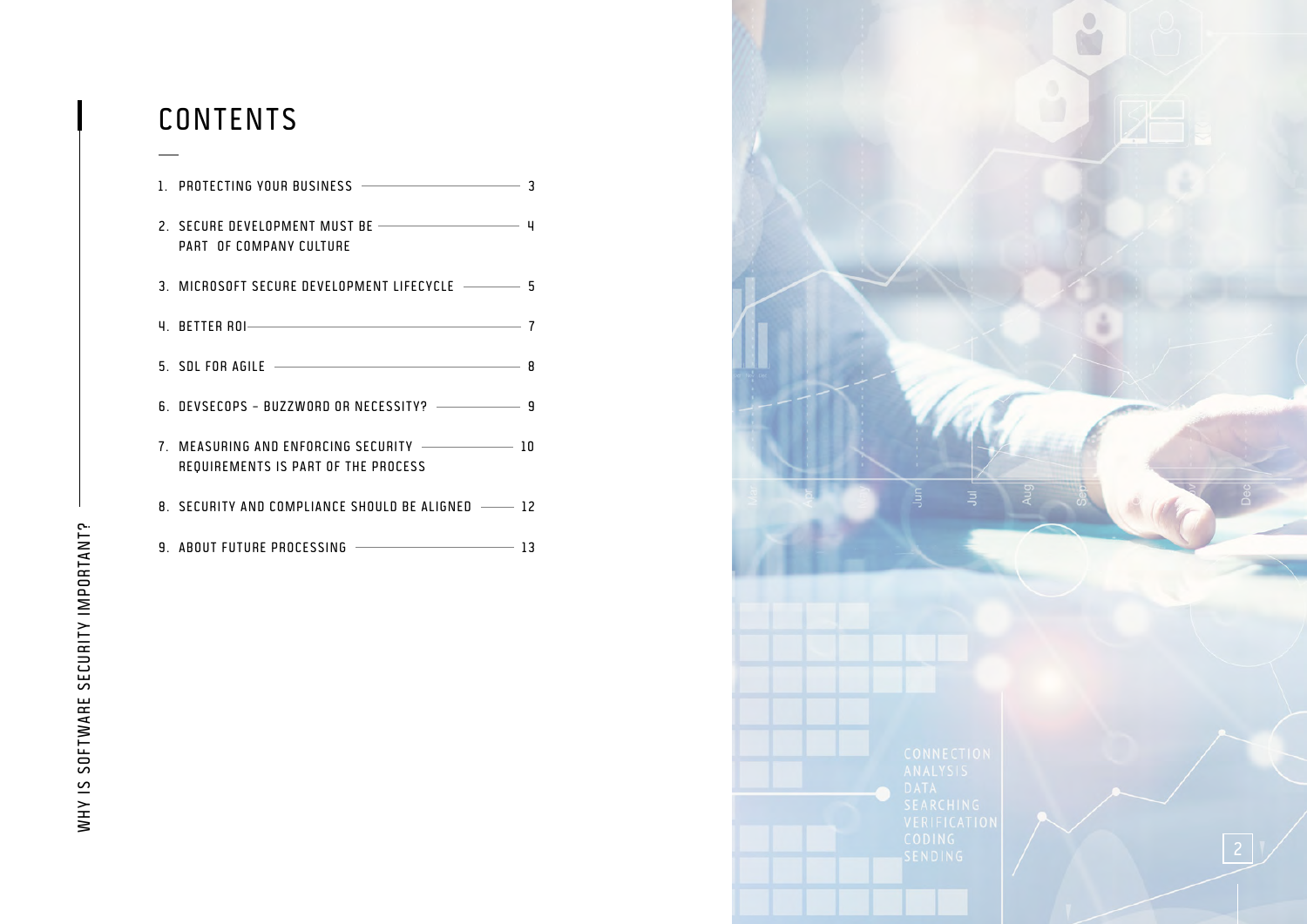## <span id="page-2-0"></span>PROTECTING YOUR BUSINESS

According to the latest [Symantec Internet Security Threat Report](https://www.symantec.com/security-center/threat-report), in the last 8 years more than 7.1 billion identities were exposed in data breaches.

New classes of attacks, such as ransomware and targeted espionage attacks show new levels of cybercriminal ambition. Additionally to potential financial losses, such attacks have an unquantifiable, negative impact on customer confidence and on brand value. The new **[GDPR law](https://www.eugdpr.org/)** will introduce a great challenge for all organisations that process personal data. Building the software with security-in-mind approach (which includes regular testing, vulnerability assessment and penetration testing - both using automated tools, and as an expert-driven manual process) allows organ-

isations to go beyond today's compliance requirements, enabling them to be proactive and forward-thinking. The **[Ponemon Cost of Data Breach Study](https://www.ponemon.org/library/2017-cost-of-data-breach-study-united-states)** shows that the global average cost of data breach is \$3.62 million. The average cost for each lost or stolen records containing sensitive and confidential information was measured as \$141 in the study.

The report includes data from 419 companies in 13 countries or regions. It also states that the cost of a data breach depends on the industry, indicating healthcare organisations and financial services leaks as the most costly. Businesses operating in these industries should ensure that they have a proper security programme in place.

The predictions are that the threats are set to worsen. Adoption of new technologies (IoT, Cloud Computing, mobile devices) expands the threat landscape. New bugs and vulnerabilities are discovered every day. And most of the websites serving malicious content were once legitimate websites that have been compromised by attackers.

3

| ⋒<br><b>BREACHES</b><br>$\mathsf{P}$                    | 2014      | 2015                                 | 2016  |
|---------------------------------------------------------|-----------|--------------------------------------|-------|
| TOTAL BREACHES                                          | 1,523     | 1,211                                | 1,209 |
| BREACHES WITH MORE THAN<br>10 MILION IDENTITIES EXPOSED | 11        | 13<br>$\left\{ \frac{1}{2} \right\}$ | 15    |
| TOTAL IDENTITIES EXPOSED                                | ŏ<br>1,2B | ŏ<br>564M                            | 1,1B  |
| AVERAGE IDENTITIES EXPOSED<br>PER BREACH                | 805K      | <b>466K</b>                          | 927K  |

Source: *2017 Internet Security Threat Report* https://www.symantec.com/security-center/threat-report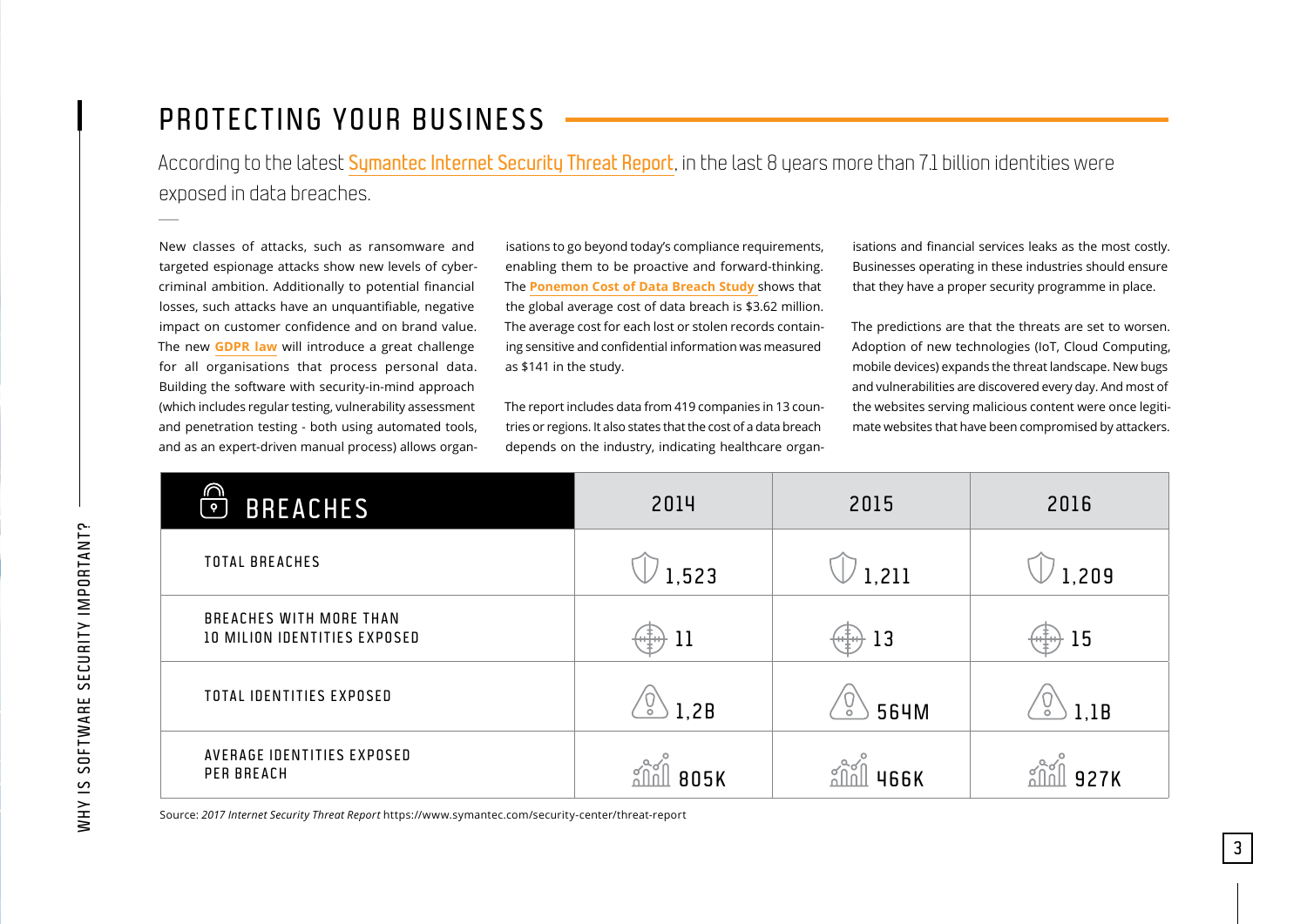## <span id="page-3-0"></span>SECURE DEVELOPMENT MUST BE PART OF COMPANY CULTURE

**Development lifecycle is a process which guides developers on how to build software. It usually con tains the following phases:**

- **u** Training
- Requirements
- Design
- u Implementation
- Verification
- **Release**
- Response

Secure Development Lifecycle extends regular develop ment by adding activities on top of the existing process. It ensures that security is not only considered during the testing phase, but remains a continuous concern. Correctly implemented Secure Development Lifecycle allows to build more secure software, helps in address ing compliance requirements and reduces the total cost of development.

While process implementations might vary in detail, the core is common – "shifting left", where practices and secure principles are applied in a holistic manner to the whole development process.

> Any of these processes can be used in your organisation to decrease the number of risks connected with software development. The choice should be based on current development processes and organisational culture.

Three steps are required for successful implementation of the process. Firstly, developers, managers and IT pol icy makers must identify which requirements for security are based on data processed by the application. As a sec ond step, the organisation must assess the current state of security in the software development process. This allows to identify gaps and create a proper roadmap for advancing in security maturity level.

**q** 

There are several publicly available and documented Secure SDLC processes that can be used to ensure security of developed software:<br>
• [OWASP Secure Software Development Lifecycle Project](https://www.owasp.org/index.php/OWASP_Secure_Software_Development_Lifecycle_Project)<br>
• NIST System Development Lifecyc

- 
- 
- 
-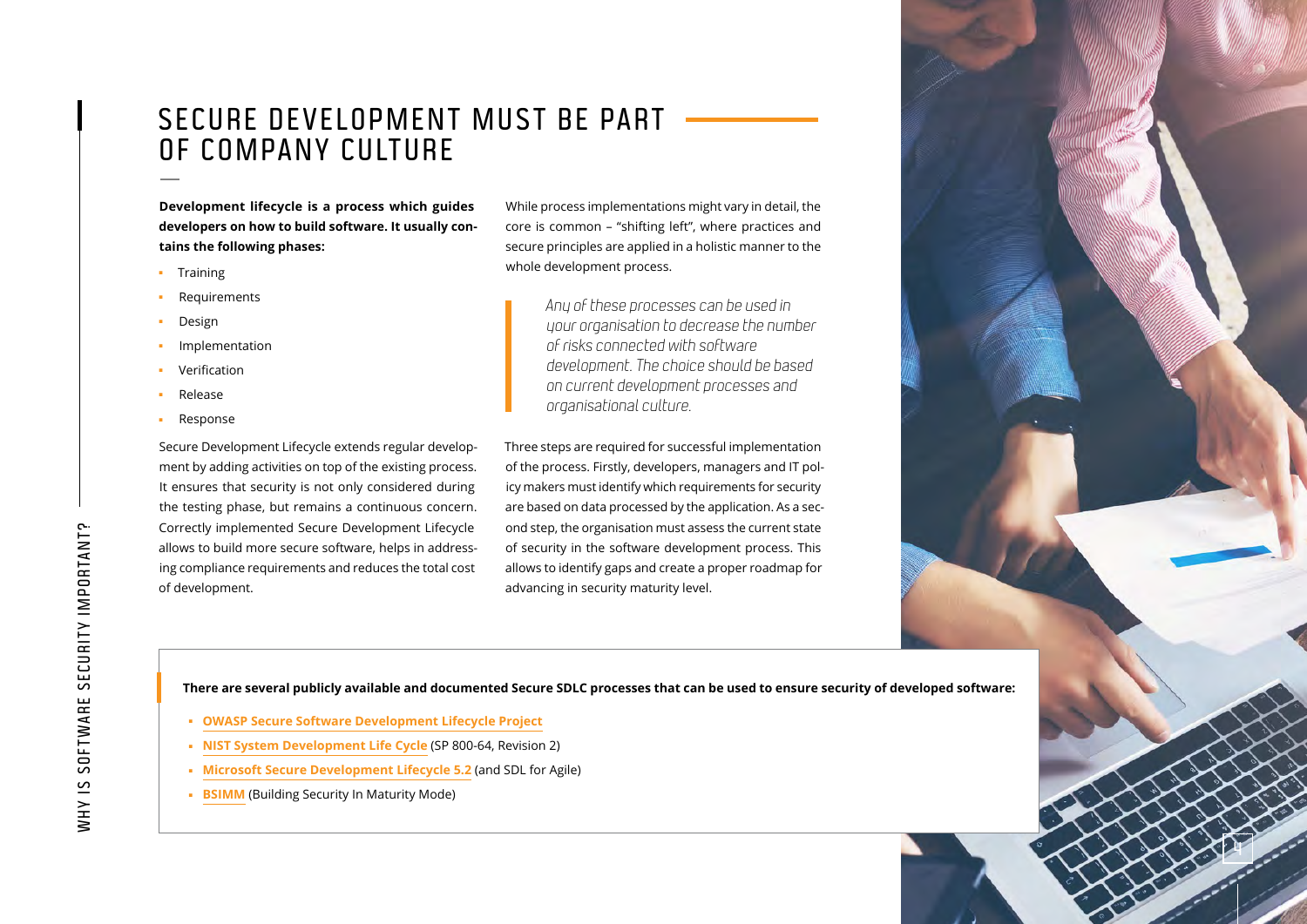## <span id="page-4-0"></span>MICROSOFT SECURE DEVELOPMENT LIFECYCLE

**Microsoft SDL** is a secure development process that was started by Microsoft's Trustworthy Computing team, as a response to Bill Gates' memo sent to all Microsoft employees in 2002. It called for the following fundamental security features to be present in computer systems:

### AVAILABILITY

Our products should always be available when our customers need them. System outages should become a thing of the past because of a software architecture that supports redundancy and automatic recovery. Self-management should allow for service resumption without user intervention in almost every case.

### **SECURITY**

The data our software and services store on behalf of our customers should be protected from harm and used or modified only in appropriate ways. Security models should be easy for developers to understand and build into their applications



### **PRIVACY**

Users should be in control of how their data is used. Policies for information use should be clear to the user. Users should be in control of when and if they receive information to make best use of their time. It should be easy for users to specify appropriate use of their information including controlling the use of email they send.'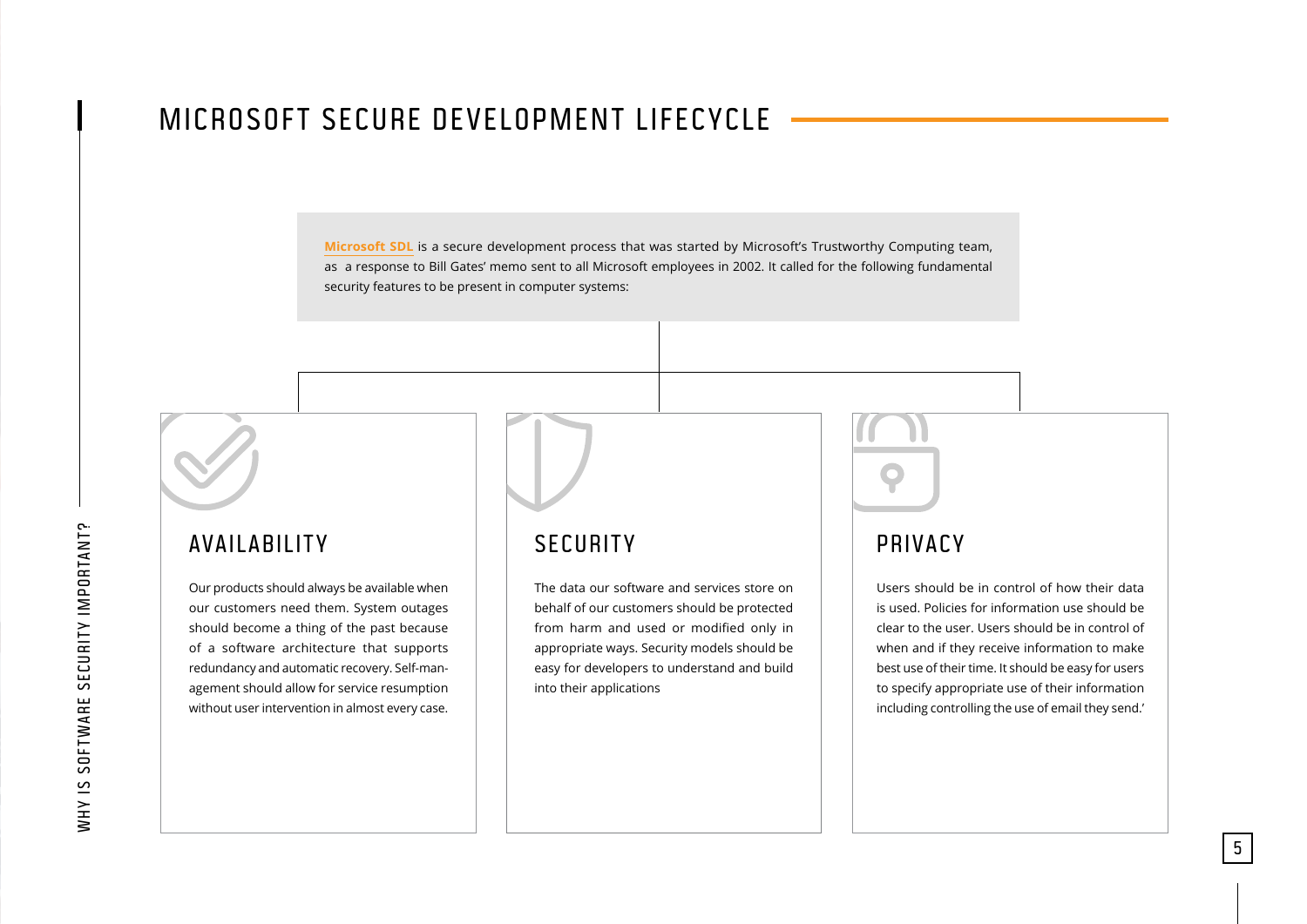Since 2004, the process has been mandatory for all Microsoft products and it is being constantly improved, accepted and adapted industrywide.

The Microsoft SDL process is well-documented, with stepby-step instructions to be used by a development team to increase the level of security. A set of training presentations, tools and guides are provided.

**Microsoft proposes the following practices to be added to a development lifecycle process**

6

|           | <b>TRAINING</b>       | • Core Security Training                                                                                                               |
|-----------|-----------------------|----------------------------------------------------------------------------------------------------------------------------------------|
| 고요-<br>*二 | REQUIREMENTS          | <b>Establish Security Requirements</b><br>٠<br><b>Create Quality Gates/Bug Bars</b><br>٠<br>• Perform Security and Privacy Assessments |
|           | <b>DESIGN</b>         | <b>Establish Security Requirements</b><br>a,<br>Perform Attack Surface Analysis/Reduction<br>٠<br><b>Use Threat Modeling</b><br>٠      |
|           | <b>IMPLEMENTATION</b> | Use Approved Tools<br>٠<br><b>Deprecate Unsafe Functions</b><br>٠<br>Perform Static Analysis<br>٠                                      |
|           | VERIFICATION          | Perform Dynamic Analysis<br>٠<br>Perform Fuzz Testing<br>٠<br><b>Conduct Attack Surface Review</b><br>×.                               |
|           | <b>RELEASE</b>        | Create an Incident Response Plan<br>٠<br><b>Conduct Final Security Review</b><br>٠<br>• Certify Release and Archive                    |
|           | <b>RESPONSE</b>       | Execute Incident Response Plan<br>u,                                                                                                   |

 $\overline{\mathbf{v}}$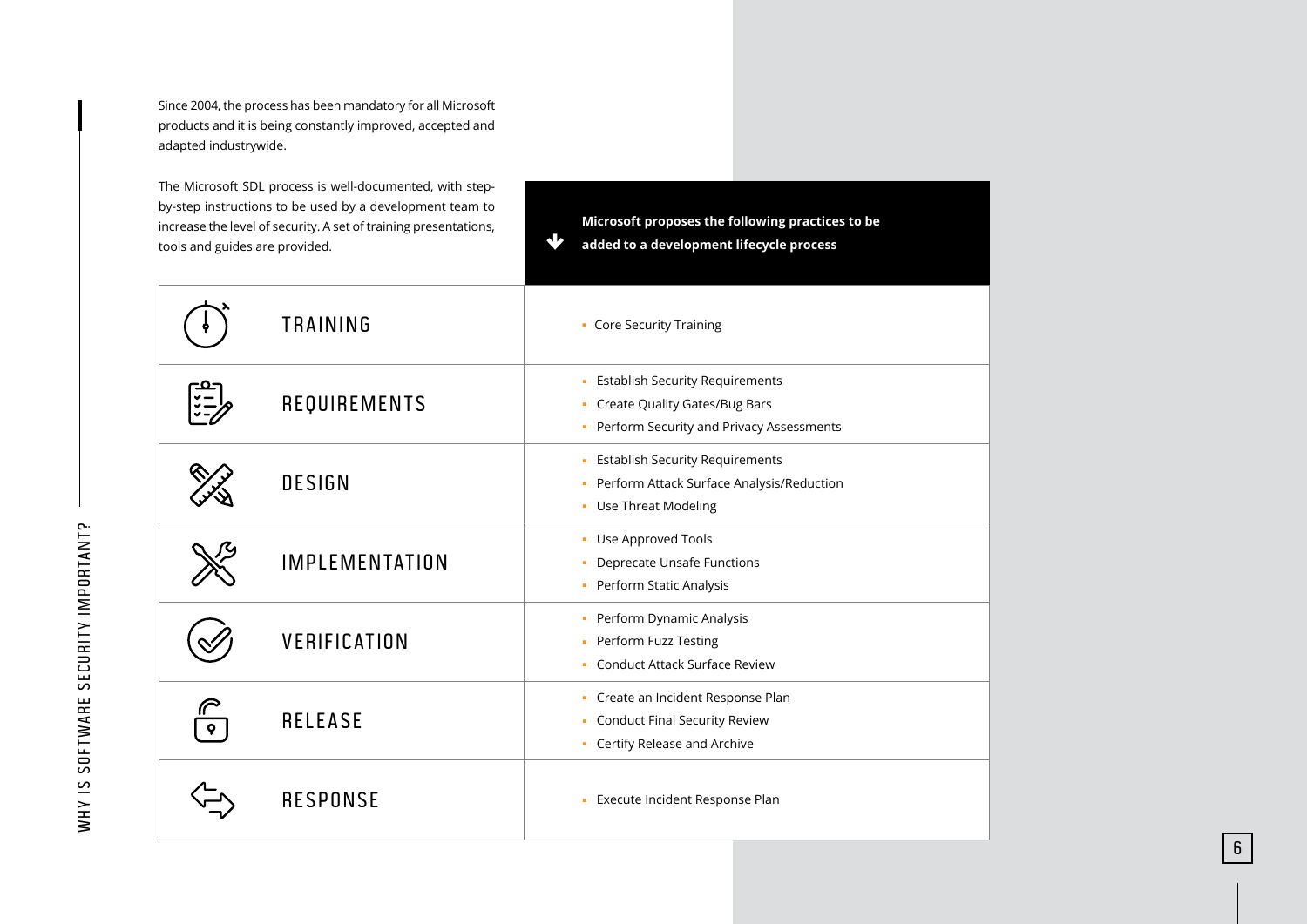## <span id="page-6-0"></span>BETTER ROI

The National Institute of Standards and Technology (NIST) claims that code fixes done during the design and implementation phase can be 30 times less expensive than the ones performed after the release. This way security development lifecycle can help to reduce the total cost of development. The amount of time spent on post-development bug remediation, incident response and customer service also decreases.



*Relative cost of security fixes, based on time of detection (NIST)*

SANS Institute states that including security aspects in the requirements for software and cloud services not only efficiently reduces attack surfaces, but has also been proven to reduce time to market for secure business services.

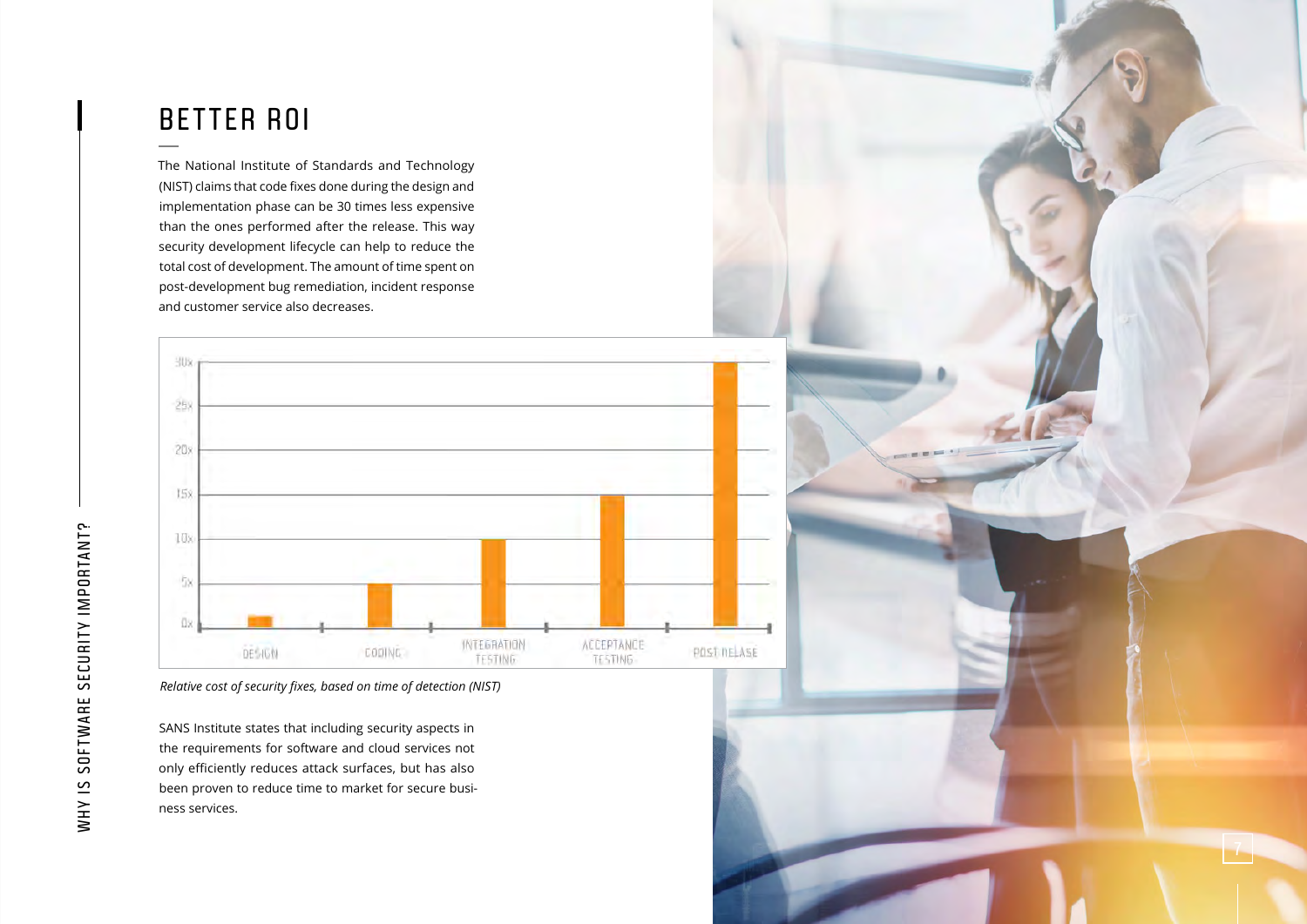## <span id="page-7-0"></span>SDL FOR AGILE

SDL for Agile is a way to integrate the security related activities into the Agile development process, which is based on fast and frequent delivery. This approach requires ensuring that security practices do not interfere with delivery cycle and, at the same time, makes sure that no crucial practices are missing. The practices are divided in three categories:

| EVERY-SPRINT PRACTICES                                                                                                                                                                                                                                                                                                                                                                 | <b>BUCKET PRACTICES</b>                                                                                                                                                                                                                                                                                                                          | <b>ONE-TIME PRACTICES</b>                                                                                                                                                                                                                                                                                                     |
|----------------------------------------------------------------------------------------------------------------------------------------------------------------------------------------------------------------------------------------------------------------------------------------------------------------------------------------------------------------------------------------|--------------------------------------------------------------------------------------------------------------------------------------------------------------------------------------------------------------------------------------------------------------------------------------------------------------------------------------------------|-------------------------------------------------------------------------------------------------------------------------------------------------------------------------------------------------------------------------------------------------------------------------------------------------------------------------------|
| Essential security practices that should be<br>performed in every release. Some examples<br>include:<br>Threat modeling<br>٠.<br>Running static code analysis tools<br>Ensuring that defensive coding<br>techniques are used, e.g.:<br>- Ensuring all database access is<br>performed through parameterised<br>queries to stored procedures<br>Mitigating against cross-site scripting | Important security practices that must be<br>completed on a regular basis but can be<br>spread across multiple sprints during the<br>project lifetime. Examples include:<br>• Conducting a security review<br>• Creation of privacy-related documents<br>• Fuzz testing<br>- Attack surface analysis<br>• Data flow and input validation testing | Foundational security practices must be<br>established once at the start of every new<br>Agile project. This includes:<br>• Creation of a baseline threat model<br>Selection of correct software tools and<br>frameworks (XML parsers, compiler<br>versions, libraries)<br>Identifying team's privacy and security<br>experts |
| (XSS)<br>- Using safe redirect<br>- Using secure cookie over HTTPS                                                                                                                                                                                                                                                                                                                     |                                                                                                                                                                                                                                                                                                                                                  | To ensure that tasks are part of team effort, technical user stories are added for SDL requirements and included<br>in project backlog. This allows them to be estimated, planned and delivered as part of the iterative delivery cycle.                                                                                      |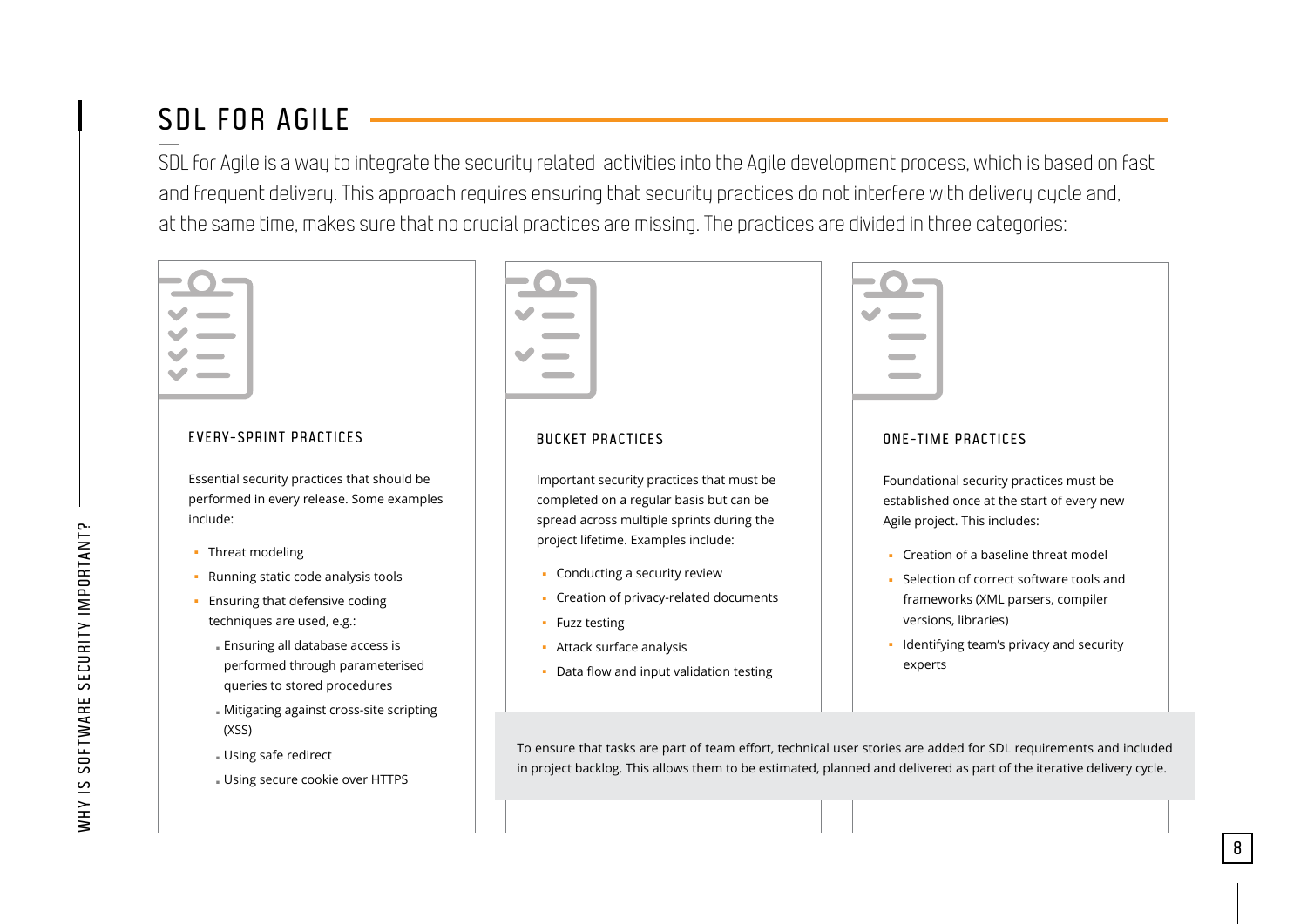## <span id="page-8-0"></span>DEVSECOPS – BUZZWORD OR NECESSITY?

DevSecOps is a concept which connects traditional DevOps and Security engineers. It accepts the fact that the responsibility for secure development lays not only on a limited number of security engineers, but on the whole development teams. It puts the focus on introducing automation of security activities.

This includes incorporating the following into Continuous Integration and integrated development environments (IDEs):

- $B<sub>1</sub>$  static code analysis (which should include security-related rules)
- dynamic testing (using scanners)
- automation of security requirement checks
- planning and implementing security features (Security as a Code)
- **EXECUTE SECUTE DEPARTMENTS** (Infrastructure as a Code)

Another important part of SecDevOps responsibilities is introducing best practices and developing security culture.

> This approach ensures that a security engineer's time is spent in the most effective manner, without wasting it on repetitive tasks. The use of tools allows building a more secure application in an already pressured short iteration cycle of Agile development.

### SECDEVOPS

**is a list of rules defined to make your security effort work for your project, not against it:**

- u *Leaning in* over *Always Saying 'No'*
- u *Data & Security Science* over *Fear, Uncertainty and Doubt*
- u *Open Contribution & Collaboration* over Security-Only Requirements
- u *Consumable Security Services with APIs* over *Mandated Security Controls & Paperwork*
- **Business Driven Security Scores over Rubber Stamp Security**
- u *Red & Blue Team Exploit Testing* over *Relying on Scans & Theoretical Vulnerabilities*
- <sup>1</sup> 24x7 Proactive Security Monitoring over Reacting after being Informed of an Incident

- u *Shared Threat Intelligence* over *Keeping Info to Ourselves*
- u *Compliance Operations* over *Clipboards & Checklists*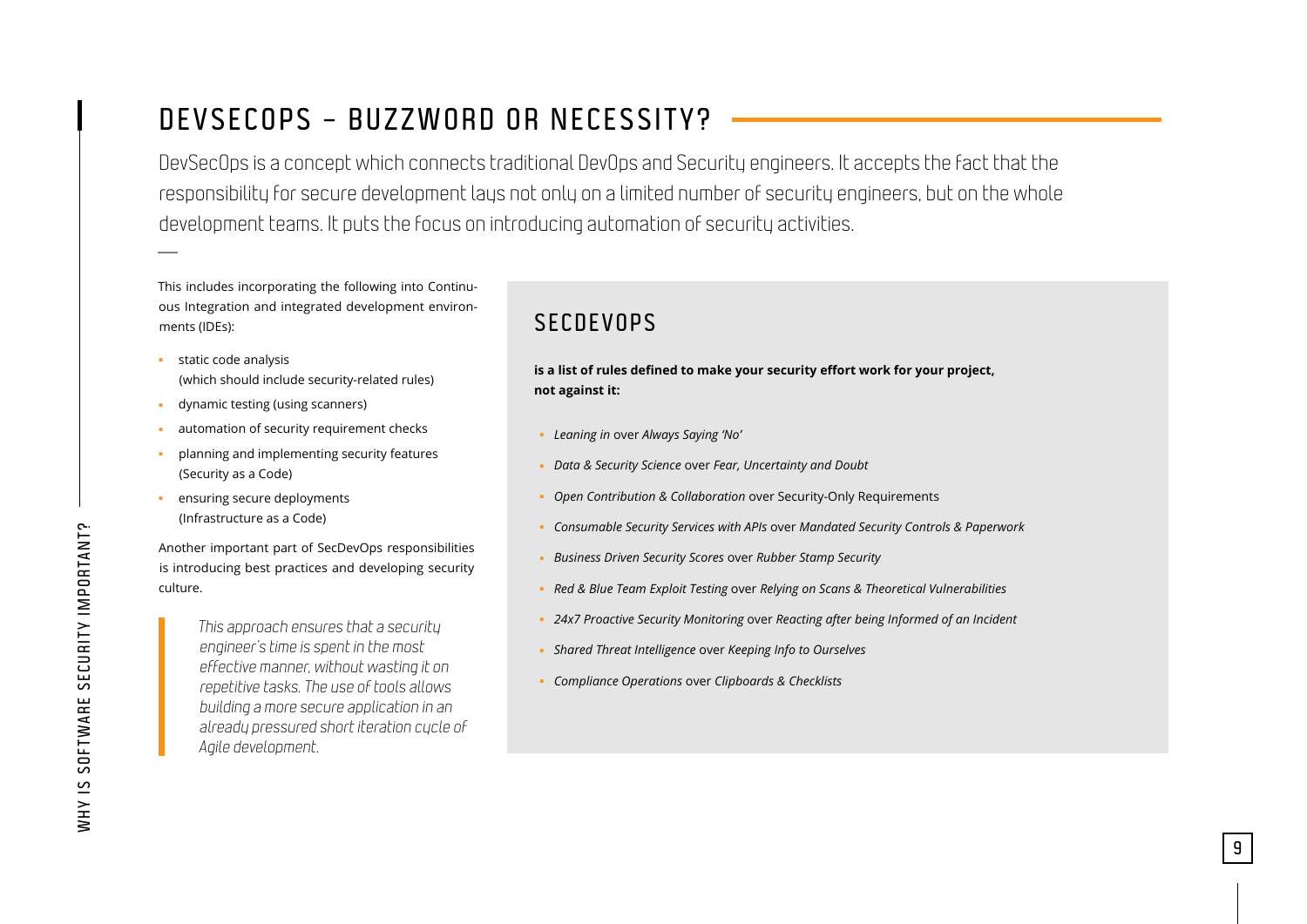### <span id="page-9-0"></span>MEASURING AND ENFORCING SECURITY REQUIREMENTS IS PART OF THE PROCESS

**Capturing security requirements** for your project before actual development has been commenced provides many advantages, e.g. :

- Gives better understanding of application security risks and possible remediation to management, development team and Business Analysts
- Makes you compliant when done right, security requirements are based on privacy analysis and compliance requirements that apply to data stored and processed by the system
- Makes security work anticipated, planned and cost-bound – adding security non-fictional requirements as Acceptance Criteria for User Stories makes them easy to use during estimation, development, and ensures easy mapping between requirements and controls applied during development process
- Makes them testable once you define a requirement, it can be included in the test activities
- Improves transparency of contract with the supplier – when using a third party for software development, agreeing on a detailed list of requirements will ensure a common view on what a secure application is

#### **OWASP Application Security Verification Standard** is

a well-established framework that can be used to build a set of actionable and measurable security requirements. ASVS 3.0.1 requirements cover the following features of a system:

- u V1.Architecture, design and threat modeling
- V2. Authentication
- **v** V3. Session management
- V4. Access control
- V5. Malicious input handling
- V7. Cryptography at rest
- v8. Error handling and logging
- v9. Data protection
- **v** V10. Communications
- V11. HTTP security configuration
- V13. Malicious controls
- V15. Business logic
- u V16. File and resources
- $V17.$  Mobile
- v V18. Web services (NEW for 3.0)
- v V19. Configuration (NEW for 3.0)

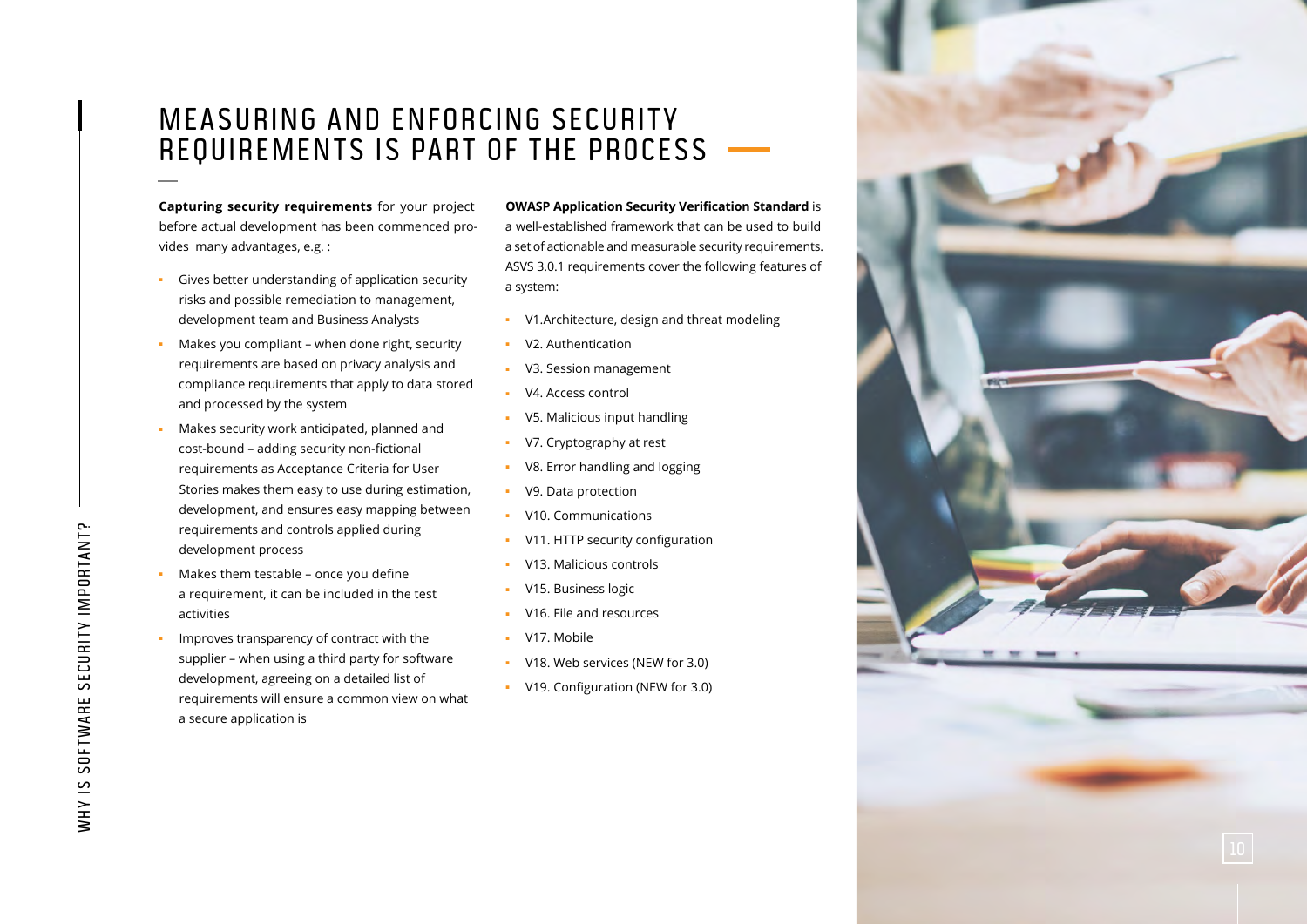### REQUIREMENTS ARE GROUPED INTO THREE SECURITY VERIFICATION LEVELS:

- **ASVS Level 1** contains a basic list that can be applied to all applications,
- **ASVS Level 2** should be used for applications containing assets which require protection,
- **ASVS Level 3** is for the most critical systems medical equipment, applications containing valuable intellectual property or processing a vast amount of financial transactions.

|                    | EXAMPLE OF ASVS REQUIREMENTS FOR APPLICATION CONFIGURATION                                                                                                                                                                                            | LEVEL 1 | LEVEL 2      | LEVEL 3 |
|--------------------|-------------------------------------------------------------------------------------------------------------------------------------------------------------------------------------------------------------------------------------------------------|---------|--------------|---------|
| V19. Configuration | All components should be up to date with proper security configuration(s) and version(s).<br>This should include removal of unneeded configurations and folders such as sample applications,<br>platform documentation, and default or example users. |         |              |         |
| V19. Configuration | Communications between components, such as between the application server and the database<br>server, should be encrypted, particularly when the components are in different containers or on<br>different systems.                                   |         |              |         |
| V19. Configuration | Communications between components, such as between the application server and the database server<br>should be authenticated using an account with the least necessary privileges.                                                                    |         |              |         |
| V19. Configuration | Verify application deployments are adequately sandboxed, containerised or isolated to delay and deter<br>attackers from attacking other applications.                                                                                                 |         |              |         |
| V19. Configuration | Verify that the application build and deployment processes are performed in a secure fashion.                                                                                                                                                         |         | $\checkmark$ |         |
| V19. Configuration | Verify that authorised administrators have the capability to verify the integrity of all security-relevant<br>configurations to ensure that they have not been tampered with.                                                                         |         |              |         |
| V19. Configuration | Verify that all application components are signed.                                                                                                                                                                                                    |         |              |         |
| V19. Configuration | Verify that third party components come from trusted repositories.                                                                                                                                                                                    |         |              |         |
| V19. Configuration | Ensure that build processes for system level languages have all security flags enabled, such as ASLR,<br>DEP, and security checks.                                                                                                                    |         |              |         |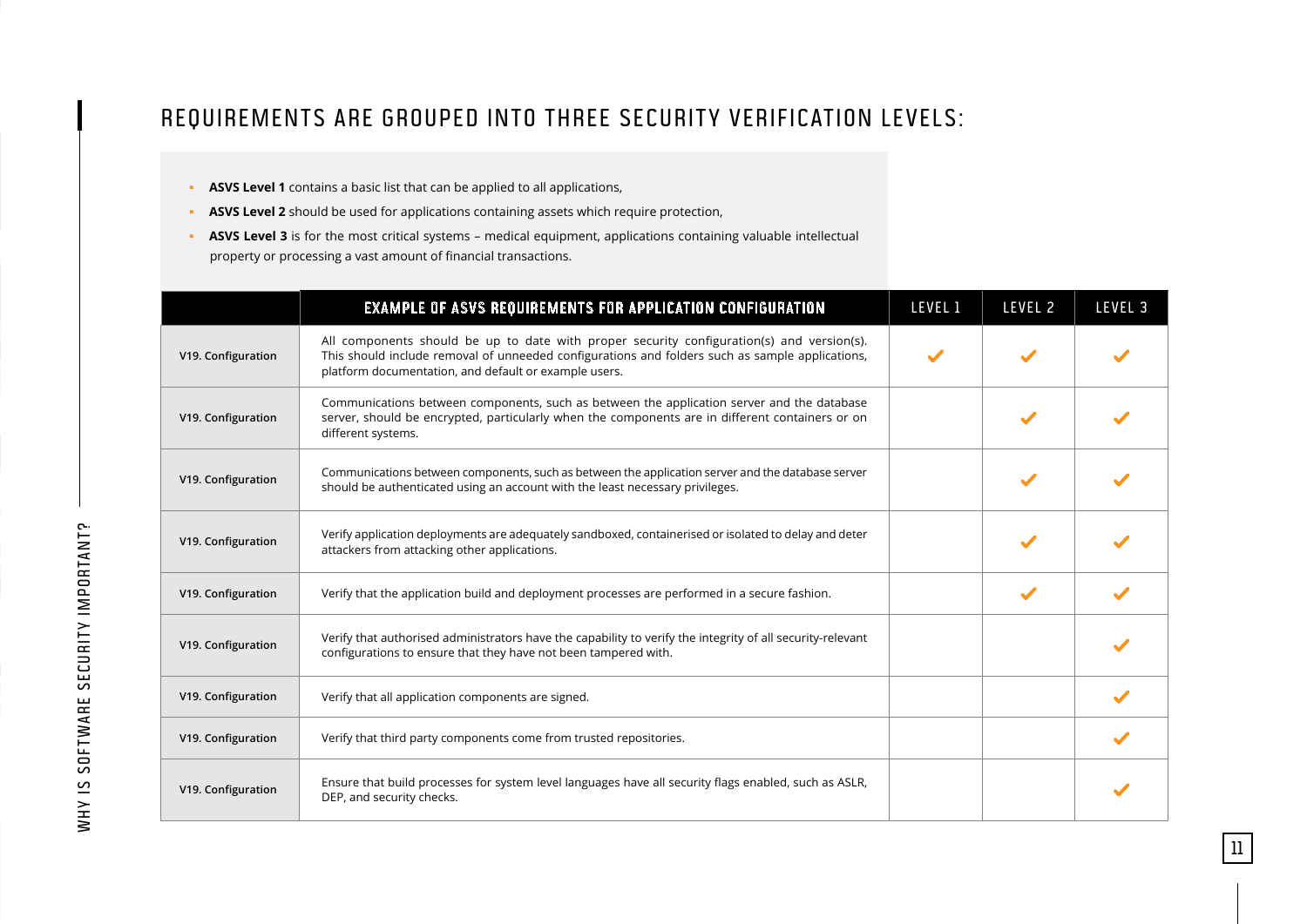## <span id="page-11-0"></span>SECURITY AND COMPLIANCE SHOULD BE ALIGNED

Systems used to process sensitive data (medical data, credit cards, Personally Identifiable Information) need to comply with complex regulations and laws related to system security. Standards such as General Data Protection Regulation (GDPR), Payment Card Industry Data Security Standard (PCI DSS), Health Insurance Portability and Accountability Act (HIPAA) or ISO/IEC 27001 Information Security not only require you to protect the data, but also introduce financial fines for the lack of proper security controls.

Standards recommend to regularly test applications and infrastructure for vulnerabilities. This can be done by penetration testing and vulnerability scanning. Penetration testing, when performed by a skilled and experienced individual, tests real-world risks to the business and verifies the actual state of system security. It will uncover problems that would not be found by automated tools.

#### **ISO 27001**

security control objective A12.6 (Technical Vulnerability Management) states that 'information about technical vulnerabilities of information systems being used shall be obtained in a timely fashion, the organisation's exposure to such vulnerabilities evaluated and appropriate measures taken to address the associated risk.'

#### [GDPR](https://www.eugdpr.org/)

requires to ensure that security measures of systems used to store and process Personal Data (any information about an identified or identifiable individual) are regularly tested.



#### [PCI DSS](https://www.pcisecuritystandards.org/pci_security/)

requires to fulfil the following goals through penetration testing: 'determine whether and how a malicious user can gain unauthorised access to assets that affect the fundamental security of the system, files, logs and/or cardholder data. Confirm that the applicable controls, such as scope, vulnerability management, methodology, and segmentation, required in PCI DSS are in place.'

#### [NIST GUIDE](https://csrc.nist.gov/publications/detail/sp/800-66/rev-1/final) [FOR IMPLEMENTING THE HIPAA](https://csrc.nist.gov/publications/detail/sp/800-66/rev-1/final)

recommends to conduct penetration testing (where trusted insiders attempt to compromise system security for the sole purpose of testing the effectiveness of security controls), if reasonable and appropriate'.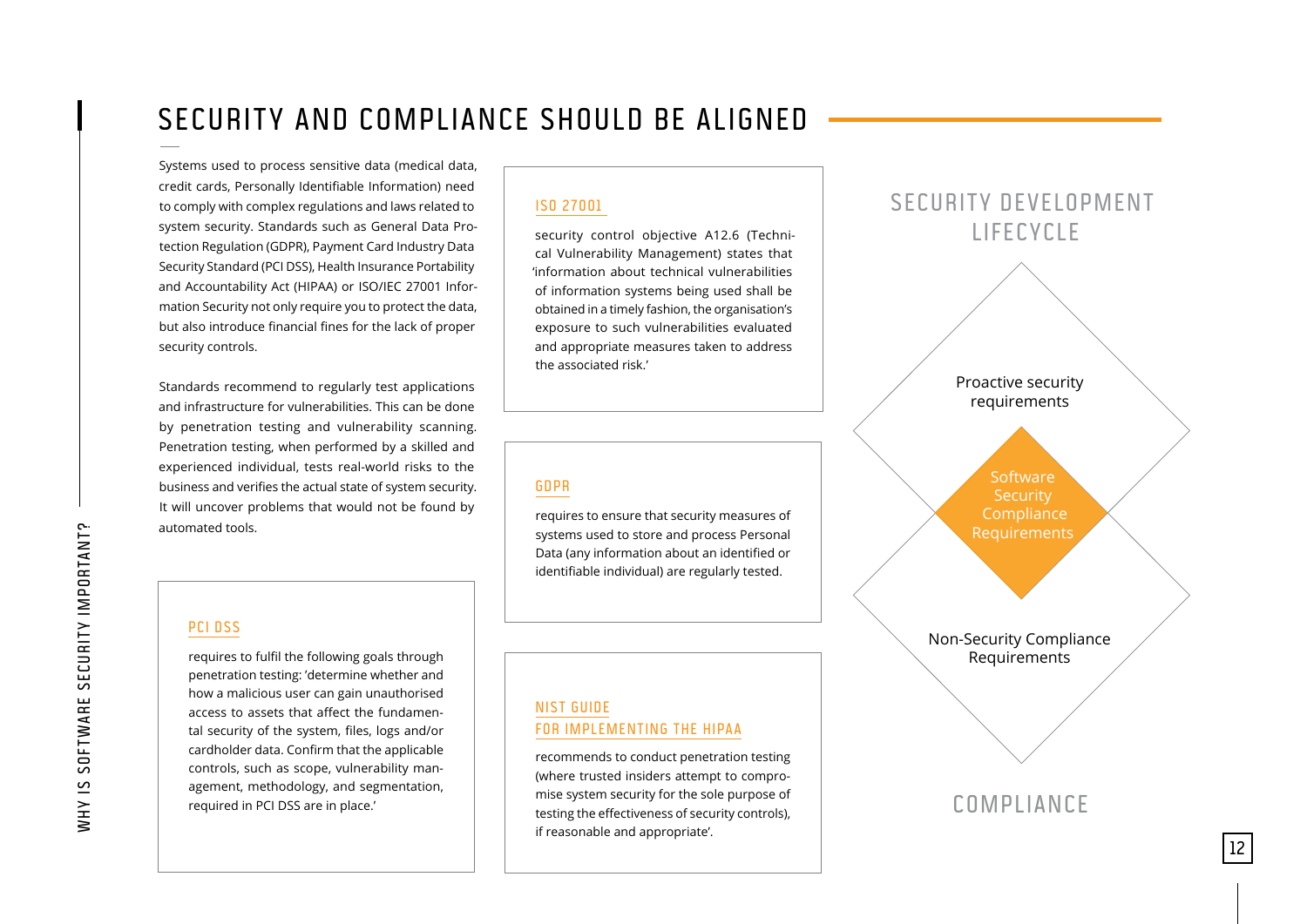### <span id="page-12-0"></span>A BOUT FUTURE PROCESSING

We are an experienced IT services company specialising in solving business problems of industry leaders worldwide through the use of the latest technologies. Established in 2000 in Poland, our team has grown from two people into over 900 IT specialists.

> We pride ourselves in the high level of technical expertise and an individualised approach to each project which result in the highest quality of our solutions. Because our goal is maximising the return on investment for our clients, we always advise on the best, and not necessarily the easiest route to take during a project.

Perhaps most importantly, we provide a range of managed security services that help our clients stay safe an increasingly complex digital world.

# SECURE SOFTWARE

We provide a range of managed security services that can help you feel safe. Contact us to find out more about:

#### u **Web Application Security Assessment**

We will examine your websites, web applications and web servers to find security weaknesses and vulnerabilities that could give hackers an opportunity to damage or steal data processed in your system.

#### **Penetration Testing**

Penetration testing, also known as pen testing, or pen-test, is a security analysis of a software system performed by skilled security professionals simulating the actions of a hacker.

#### **Secure Development Lifecycle (SDL) Governance**

Future Processing's expert consulting team offers a range of services that will help your organisation build secure application development programmes based on education, continuous improvement, and accountability.

#### u **Hands-On Security Training for Developers**

Our security experts are more than happy to share their knowledge through an in-depth, hands-on security training for developers / IT teams.

#### **Security management for Managers**

FUTURE PROCESSING WILL HELP YOUR COMPANY BUILD<br>
SECURE SOFTWARE.<br>
We provide a range of managed security services that can help you<br>
we will examine your vredsites, web applications and web services<br>
or to the decrity mana Training in the form of lectures interspersed with practical tasks, illustrating the problems that a security manager will encounter in their professional career. The training is addressed to employees responsible for security management and the confidentiality and integrity of data.